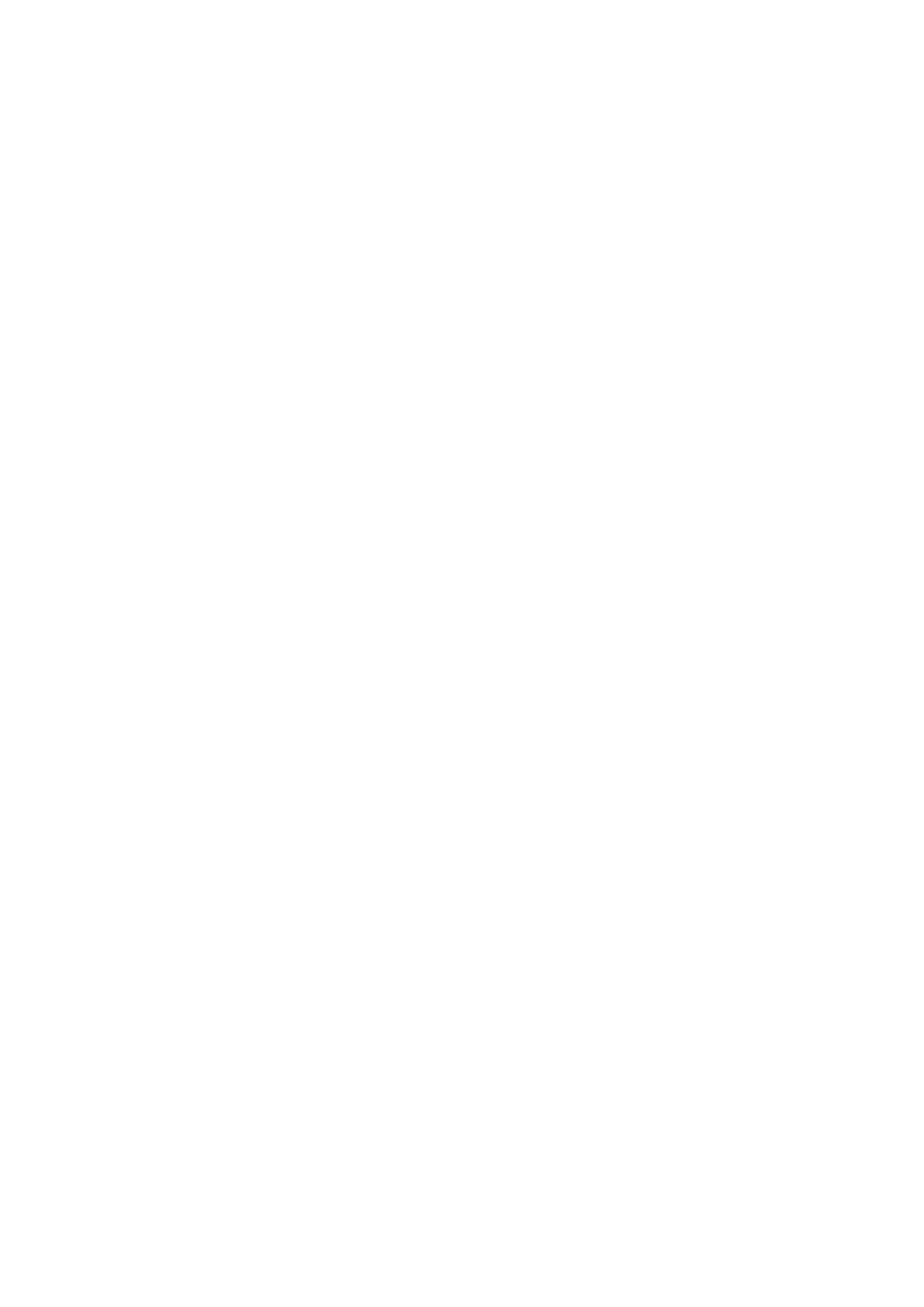

## **INDEX**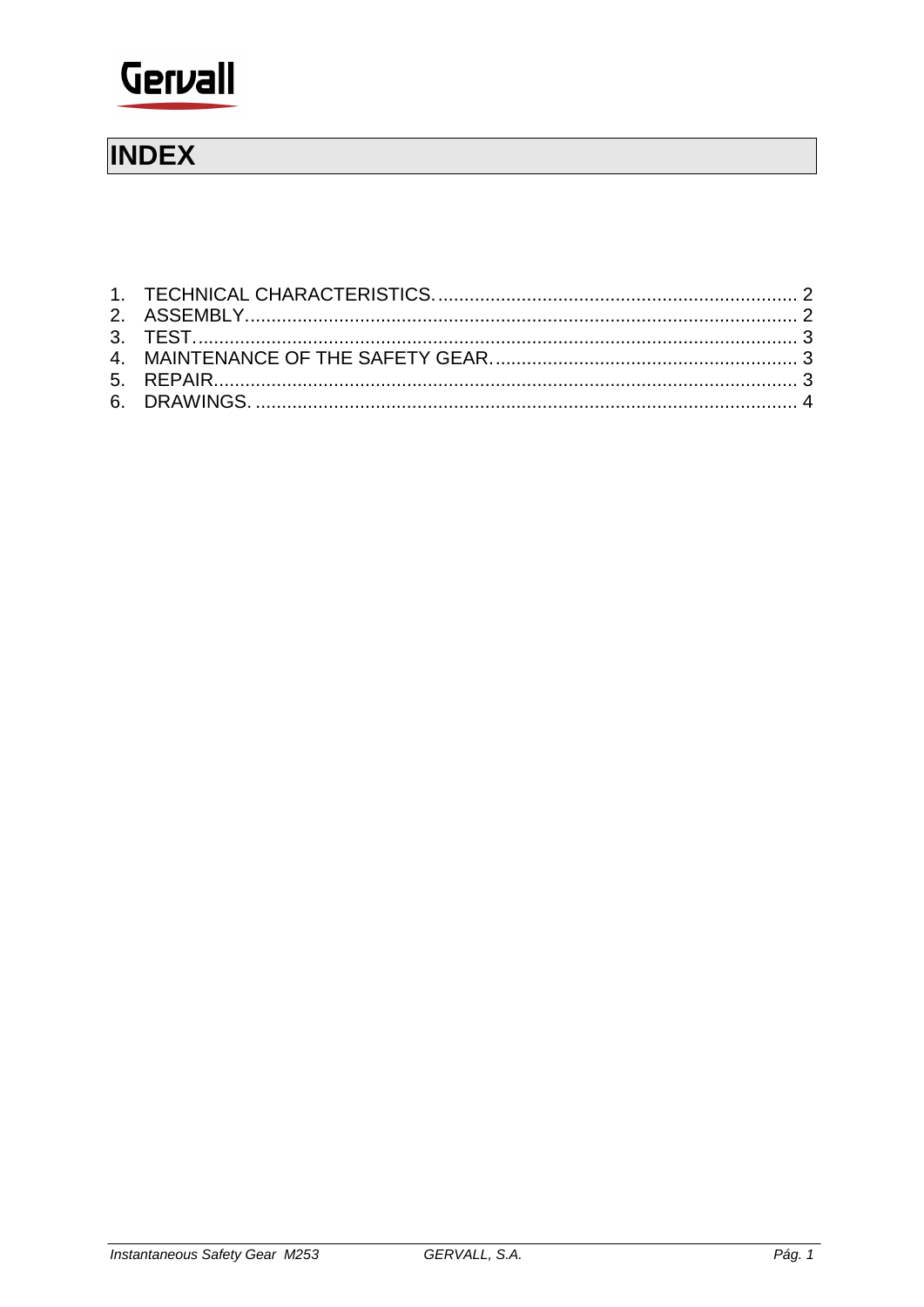

#### <span id="page-3-0"></span>**1. TECHNICAL CHARACTERISTICS.**

**Weigh for pair: 4,6 Kg.**

**Guide: Cold drawn (A) rail thickness: 9 mm.**

**Machined rail (B) thickness: 9 mm**

**Maximum rated speed: Car: 0,63 m/seg.**

**Counterweight: 1,00 m/seg.** Only if it is activated by a cable loosening element. If the parachute is operated with a overspeed governor, the maximum speed of actuation will be 1.00 m / s.

**Plane of general dimensions (N º Plane): 253-1001**

| <b>GUIDE RAIL</b> | <b>MAXIMUM RATED</b><br>SPEED (m/s) |               | <b>MAXIMUM OVERSPEED</b><br><b>GOVERNOR TRIPPING</b><br>SPEED (m/s) |               | <b>PERMISSIBLE MASS</b><br>(P+Q) Kg. |               |
|-------------------|-------------------------------------|---------------|---------------------------------------------------------------------|---------------|--------------------------------------|---------------|
| <b>Type</b>       | Cabin                               | Counterweight | Cabin                                                               | Counterweight | Cabin                                | Counterweight |
| $9$ mm $(A)$      | 0,63                                | 0,63          | 1,00                                                                | 1,00          | 1.260                                | 1.189         |
| $9$ mm $(B)$      | 0,63                                | 0,63          | 1,00                                                                | 1,00          | 2.135                                | 2.016         |

| CAR FRAME (P+Q) Kg                                                             |      |          |      |  |  |  |
|--------------------------------------------------------------------------------|------|----------|------|--|--|--|
| <b>MAXIMUM</b><br><b>OVERSPEED</b><br><b>GOVERNOR</b><br><b>TRIPPING SPEED</b> | 0,30 | 1694     | 2871 |  |  |  |
|                                                                                | 0,40 | 1650     | 2797 |  |  |  |
|                                                                                | 0,50 | 1597     | 2707 |  |  |  |
|                                                                                | 0,60 | 1536     | 2604 |  |  |  |
| (m/s)                                                                          | 0,80 | 1402     | 2386 |  |  |  |
|                                                                                | 1,00 | 1260     | 2135 |  |  |  |
| <b>GUIDE RAIL THICKNESS (mm)</b>                                               | 9(A) | (B)<br>9 |      |  |  |  |

**Type A: Cold drawn Type B: Machined rail**

#### <span id="page-3-1"></span>**2. ASSEMBLY.**

The instantaneous action Safety-gear is supplied ready to be adapted to the chassis, as there is no adjustment element.

The Safety-gear is anchored to the chassis with 4 M10 screws, with 12mKg grip torque. It is adjusted with the rubbing plates until the guides are parallel to that of the flat side of the box and the d.b.g. (distance between guide) to the bottom of the box.

The operation of the rollers must be simultaneous and when the chassis is released from the lock position, the rollers must return to their stand-by position.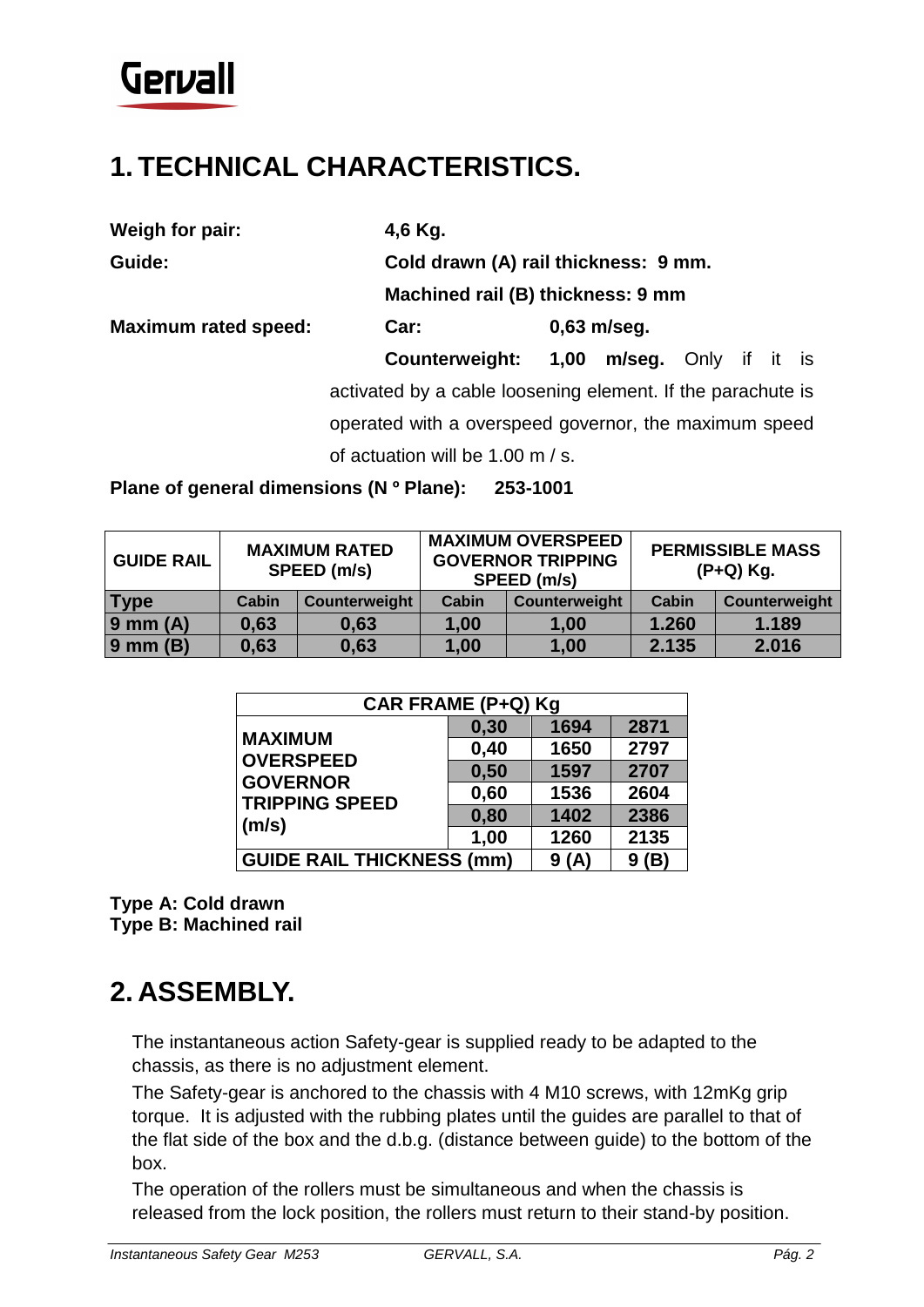

### <span id="page-4-0"></span>**3. TEST.**

This safety gear has been designed according to requirements of the EN-81- 20/50:2014 standard. To verify the operation of the safety gear it is compulsory to carry out the operation tests in downward direction.

### <span id="page-4-1"></span>**4. MAINTENANCE OF THE SAFETY GEAR.**

The following aspects must be guarantee by manual and visual verification:

- The absence of dirt or foreign bodies in the roller path.
- That the rollers are in standby position.
- That the linkage moves easily by hand.
- Make sure that the fasteners are tight.
- That the electrical operation contact works.
- That the fastening of the govern rope to the linkage is accurate.

The tests performed during periodic maintenance, are not considered wedging.

If in the periodic maintenance the braking distance, for the same load conditions and speed, is less than double than the first start up wedging test, it will not be necessary to change any element of the safety gear.

The rollers are the elements that most suffer in an emergency wedging, so it is advised to check them after each wedging (not maintenance wedging), and clean, if necessary, the particles embedded in these elements.

### <span id="page-4-2"></span>**5. REPAIR.**

If a fault or a possible incorrect operation is detected, do not manipulate or repair the safety gear and replace with a new one.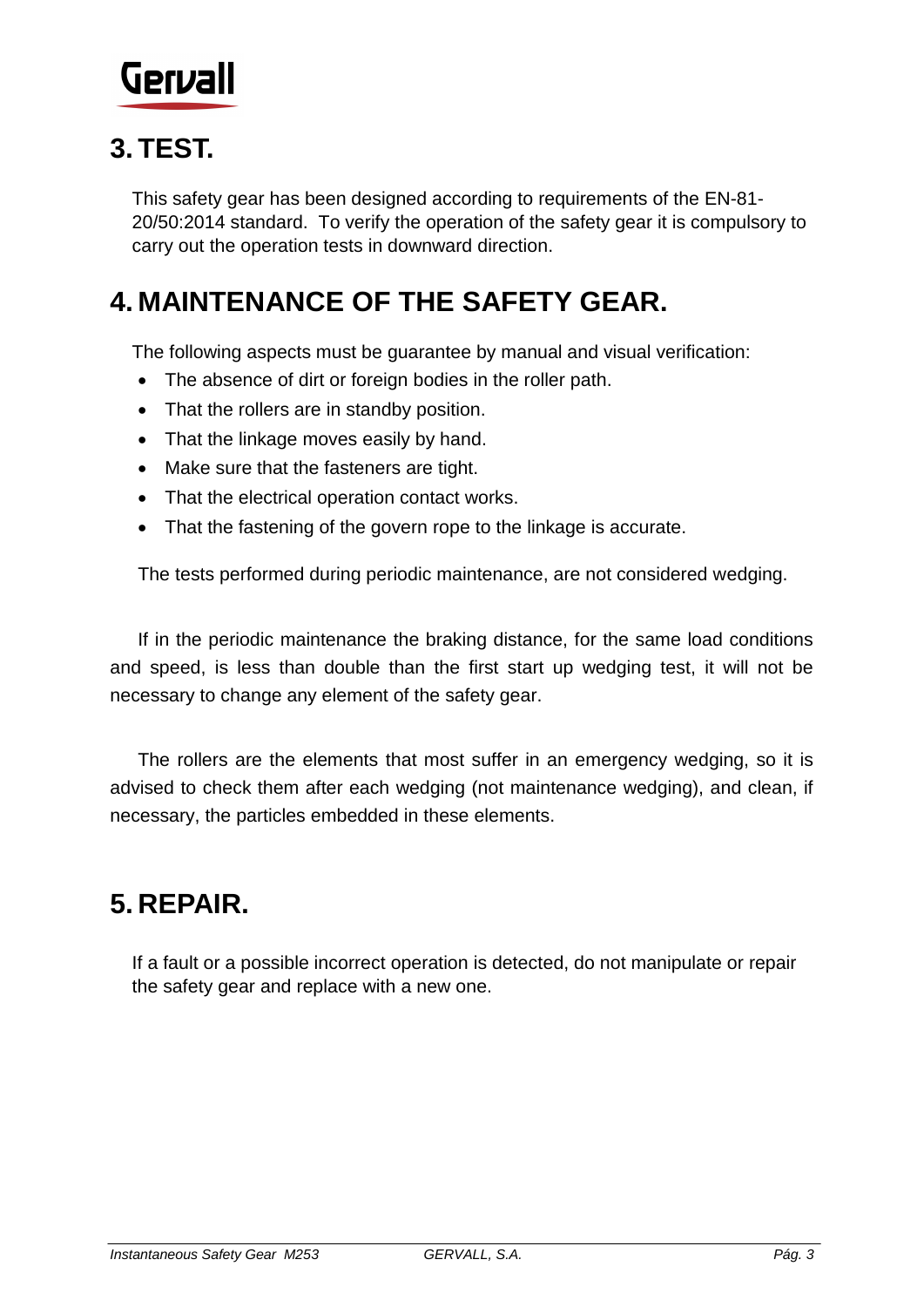

#### <span id="page-5-0"></span>**6. DRAWINGS.**